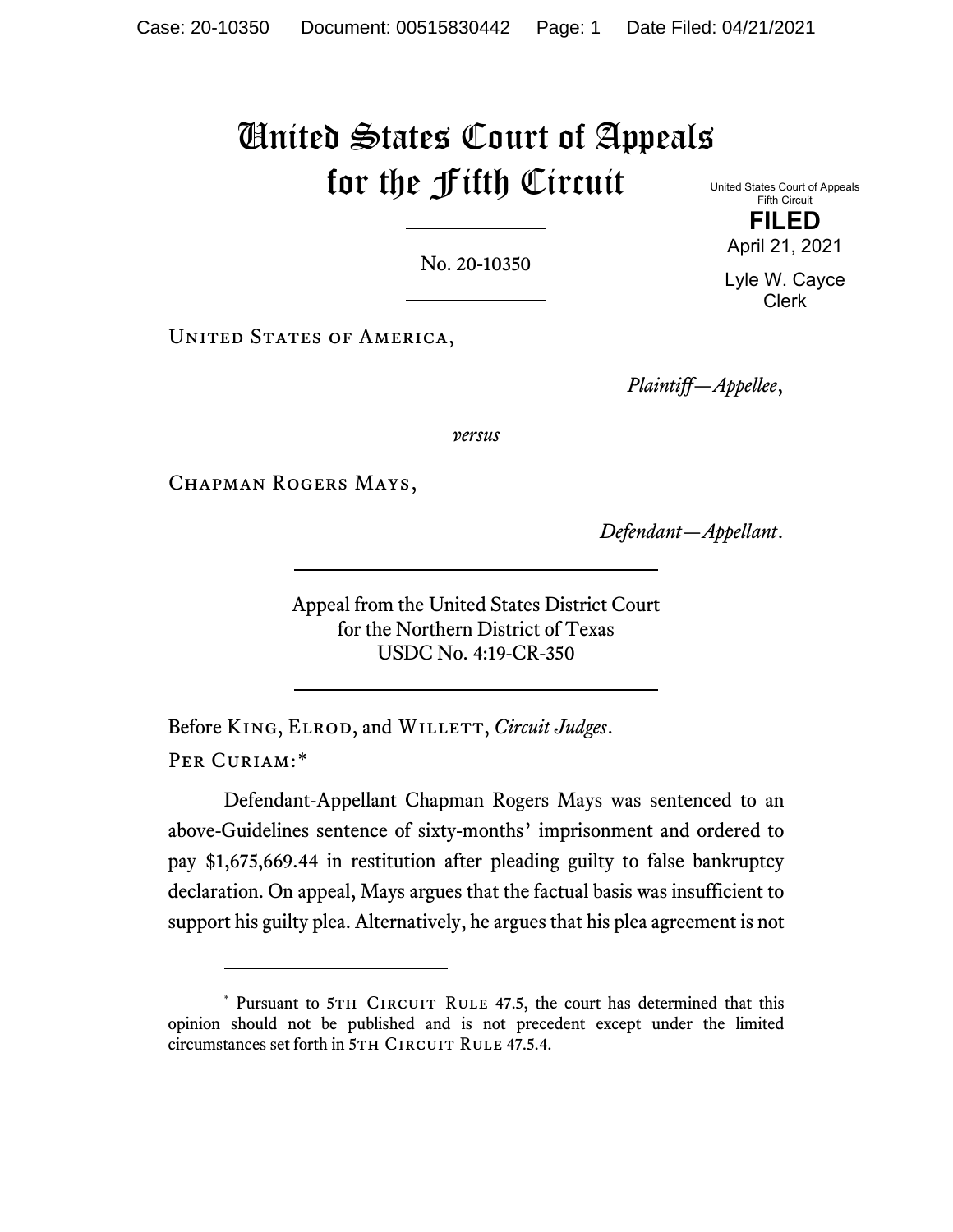binding because the Government breached it; that in the absence of a valid plea agreement, the restitution amount was illegal; and that the district court's upward variance was substantively unreasonable. For the reasons that follow, we AFFIRM.

# **I.**

Defendant-Appellant Chapman Roger Mays was appointed under the Texas Uniform Transfers to Minors Act ("TUTMA"), Tex. Prop. CODE § 141.004, as the custodian of his daughter's royalty-producing oil, gas, and mineral interests. Mays set up two bank accounts to facilitate the receipt of royalty payments. Over time, Mays misappropriated these funds by, *inter alia*, building a personal home and spending over \$180,000 on travel. In total, Mays misappropriated over \$1.8 million of his daughter's royalty payments.

During his appointment as custodian of his daughter's interests, Mays filed a voluntary bankruptcy petition in the U.S. Bankruptcy Court for the Northern District of Texas. Throughout these bankruptcy proceedings, Mays failed to disclose the existence of the two bank accounts where the royalty payments were deposited; he did not tell his daughter that he was using the funds; and he failed to disclose to the bankruptcy court that he had used funds in those accounts for his personal benefit.

Subsequently, as a result of his conduct, Mays was charged by information in the Northern District of Texas with one count of false bankruptcy declaration, in violation of 18 U.S.C. § 152(3). Mays waived indictment and pleaded guilty pursuant to a plea agreement. Therein, Mays agreed to pay restitution to his daughter for all losses resulting from his criminal conduct, and the Government agreed to sell the property seized in connection with these proceedings and to use the profits from the liquidation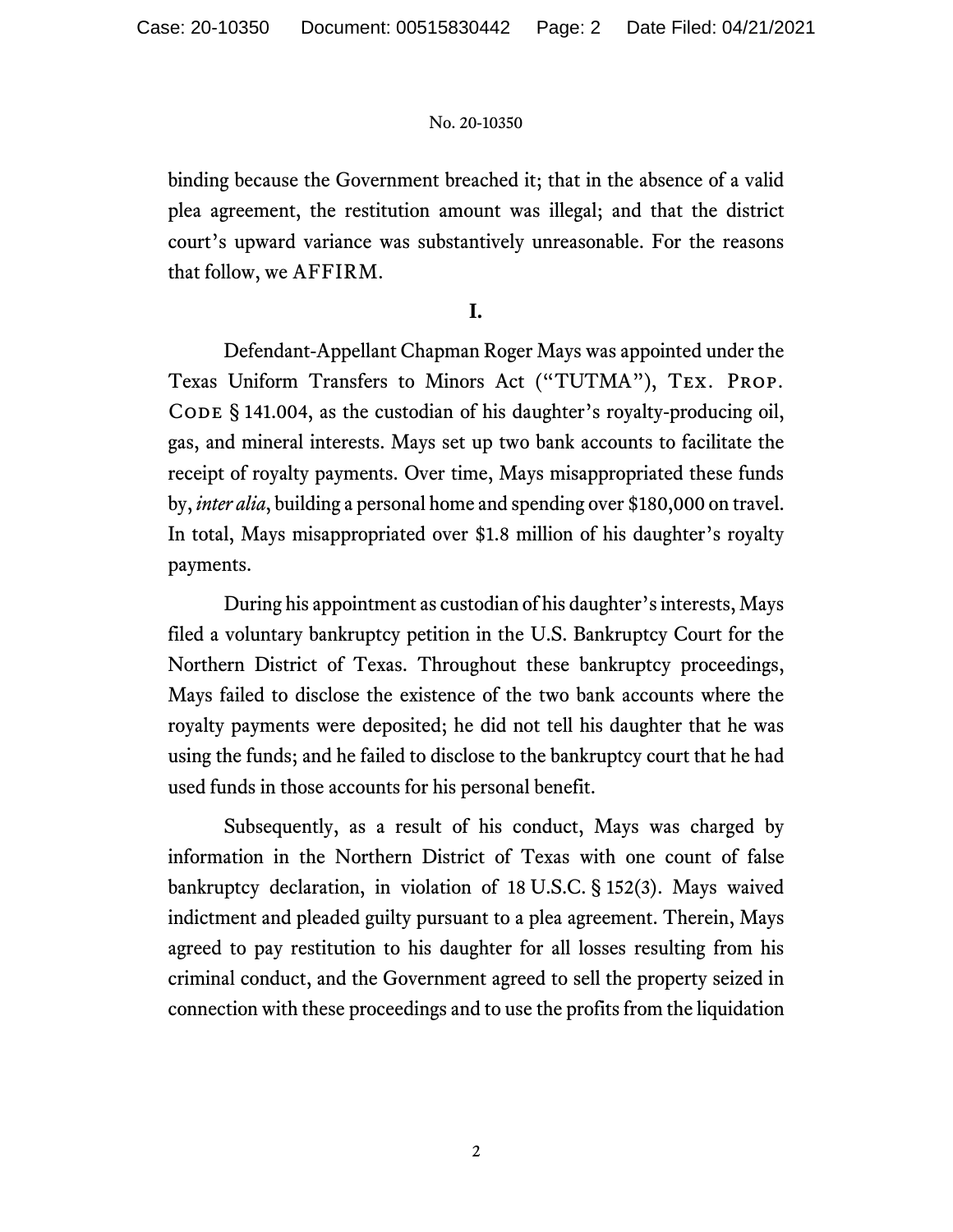toward the restitution amount. Mays also agreed "not to contest, challenge, or appeal in any way the government's disposal of the seized property."

At sentencing, the district court calculated Mays's advisory sentencing range under the Sentencing Guidelines as ten- to sixteen-months' imprisonment. But, after explaining its reasoning for doing so, the court varied upwards from the Guidelines range and imposed a statutory maximum sentence of sixty-months' imprisonment. The court also imposed three years of supervised release and ordered the payment of \$1,675,669.44 in restitution. Mays timely appealed.

Mays argues on appeal that his guilty plea was unsupported by the proffered factual basis. In the alternative, he asserts that his plea agreement is not binding because the Government breached the agreement and that, in the absence of a valid plea agreement, the restitution amount was illegal. And, finally, Mays argues that the district court's upward variance was substantively unreasonable. We address each of these arguments in turn.

# **II.**

# *A. Proffered Factual Basis*

We turn first to Mays's argument that the factual basis for his guilty plea was insufficient.

As Mays did not raise this argument before the district court, our review is for plain error. *United States v. Ortiz*, 927 F.3d 868, 872 (5th Cir. 2019). To succeed on plain-error review, Mays must show (1) that the district court made an error (2) that is clear and obvious, and (3) affected his substantial rights. *United States v. Avalos-Sanchez*, 975 F.3d 436, 439 (5th Cir. 2020). Once he has shown as much, we still then have "discretion to correct the error and will do so only if 'the error seriously affects the fairness,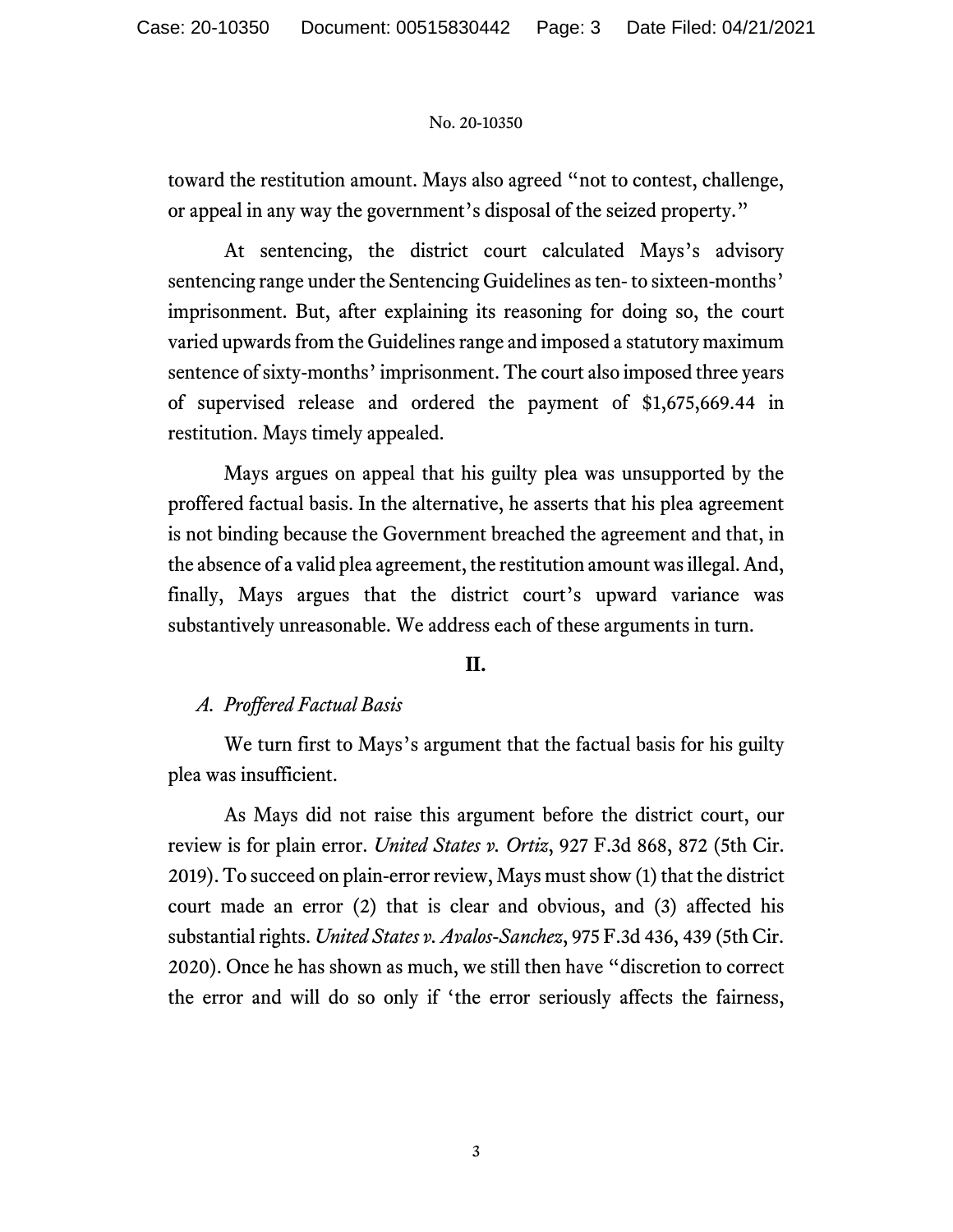integrity, or public reputation of judicial proceedings.'" *Id.* at 439-40 (quoting *United States v. Marek*, 238 F.3d 310, 315 (5th Cir. 2001)).

Our first task under this framework is to determine whether the district court erred in accepting Mays's guilty plea, and, based on this record, we conclude that it did not.

Under Federal Rule of Criminal Procedure 11(b)(3), a district court taking a guilty plea must "make certain that the factual conduct admitted by the defendant is sufficient as a matter of law to establish a violation of the statute to which he entered his plea." *United States v. Trejo*, 610 F.3d 308, 313 (5th Cir. 2010) (emphasis omitted). The factual basis must satisfy each element of the crime of conviction. *Id.*; *see also Avalos-Sanchez*, 975 F.3d at 440. In reviewing the factual basis for plain error, we "may look beyond those facts admitted by the defendant during the plea colloquy and scan the entire record for facts supporting his conviction." *Ortiz*, 927 F.3d at 872-73 (quoting *Trejo*, 610 F.3d at 313).

Here, Mays pleaded guilty to false bankruptcy declaration under 18 U.S.C. § 152(3), which prohibits "knowingly and fraudulently mak[ing] a false declaration, certificate, verification, or statement under penalty of perjury . . . in or in relation to any case under title 11." The elements of the offense are as follows: "(1) there was a bankruptcy proceeding; (2) defendant made a declaration or statement under penalty of perjury in relation to the proceeding; (3) the declaration concerned a material fact; (4) the declaration was false; and (5) defendant made the declaration knowingly and fraudulently." *United States v. Grant*, 850 F.3d 209, 214 (5th Cir. 2017) (quoting *United States v. Spurlin*, 664 F.3d 954, 962 (5th Cir. 2011)).

At issue in this case is only whether the factual basis proffered was sufficient to establish that Mays made a false declaration for purposes of 18 U.S.C. § 152(3). Mays admitted before the district court that he failed to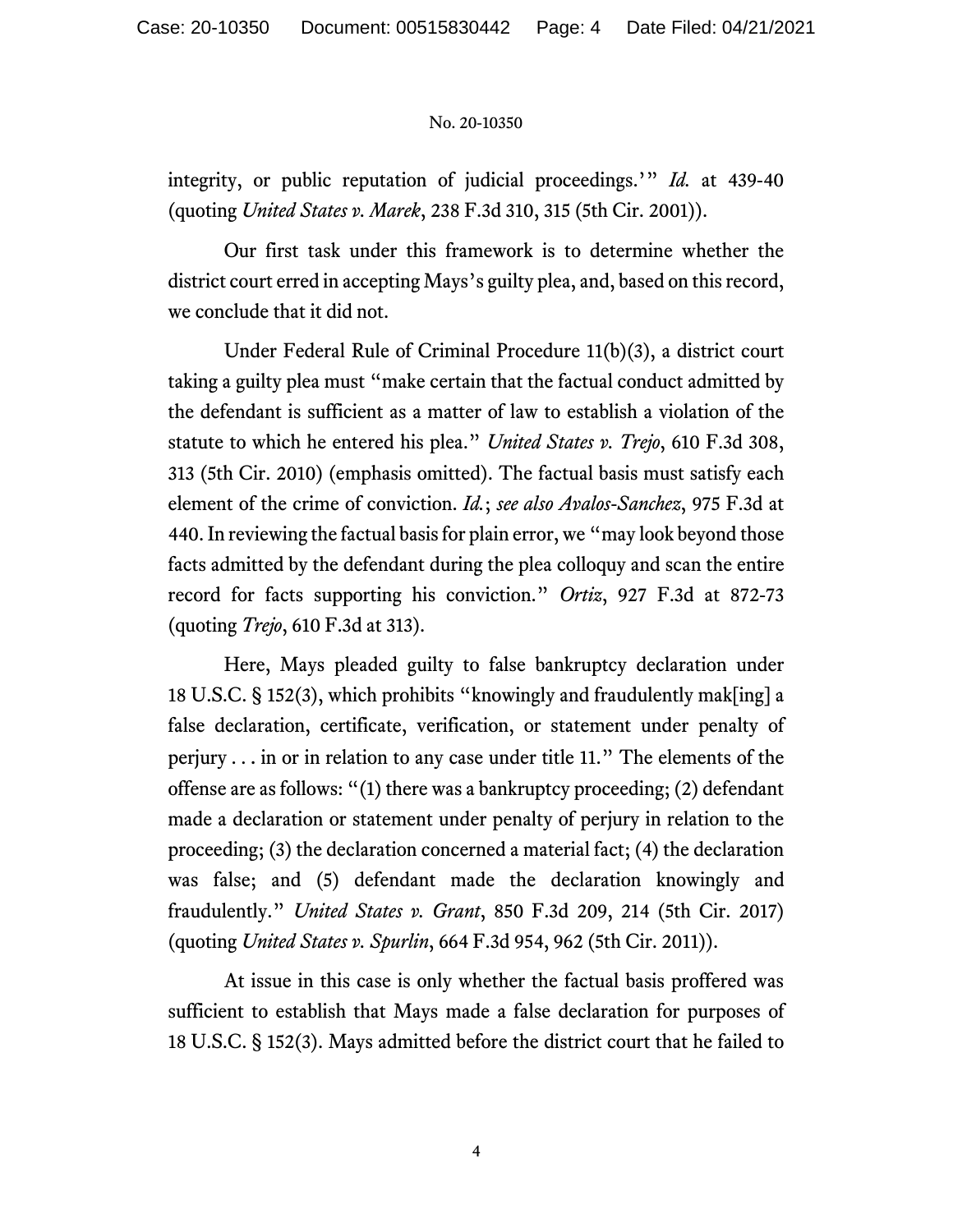disclose the two accounts and royalty payments in connection with the bankruptcy proceeding,<sup>[1](#page-4-0)</sup> and that he did so knowingly and fraudulently. Nevertheless, Mays contends that the royalty payments he received as custodian of his daughter's property interests were not part of the bankruptcy estate, and so his failure to disclose them did not amount to a false declaration under the law.

18 U.S.C. § 152(3), the provision under which Mays was charged, broadly prohibits false statements in connection with a bankruptcy proceeding; the false statements need not concern the bankruptcy estate. This stands in stark contrast to other criminal bankruptcy statutes that explicitly refer to "the estate" or "the estate of a debtor."<sup>[2](#page-4-1)</sup>

The focus of our inquiry, then, contrary to Mays's assertions, is not whether the royalty payments were ultimately part of the bankruptcy estate, but whether omitting them or any other information in connection with the bankruptcy proceeding amounted to a false statement. It did.

A debtor in a bankruptcy proceeding must file, among other things, "a schedule of assets and liabilities" and "a statement of the debtor's financial affairs" using the official forms prescribed by the Judicial Conference of the United States. 11 U.S.C. § 521(a)(1)(B)(i), (iii); Fed. R. Bankr. P. 1007(b)(1)(A), (D), 9009(a). Mays did not list the royalty payments on either filing. He did this even though his receipt and use of the funds was directly

<span id="page-4-0"></span> $<sup>1</sup>$  Specifically, Mays admitted not only that he failed to list his daughter's royalties</sup> "as an asset on his bankruptcy schedules," but also, broadly, that he "did not disclose that he was continuing to collect and use [his daughter's] royalties for his own benefit."

<span id="page-4-1"></span><sup>&</sup>lt;sup>2</sup> For example, 18 U.S.C. § 152(1) criminalizes the knowing and fraudulent concealment of "any property belonging to the estate of a debtor." Similarly, 18 U.S.C. § 152(4) prohibits the knowing and fraudulent presentation of false claims for proof against "the estate of a debtor."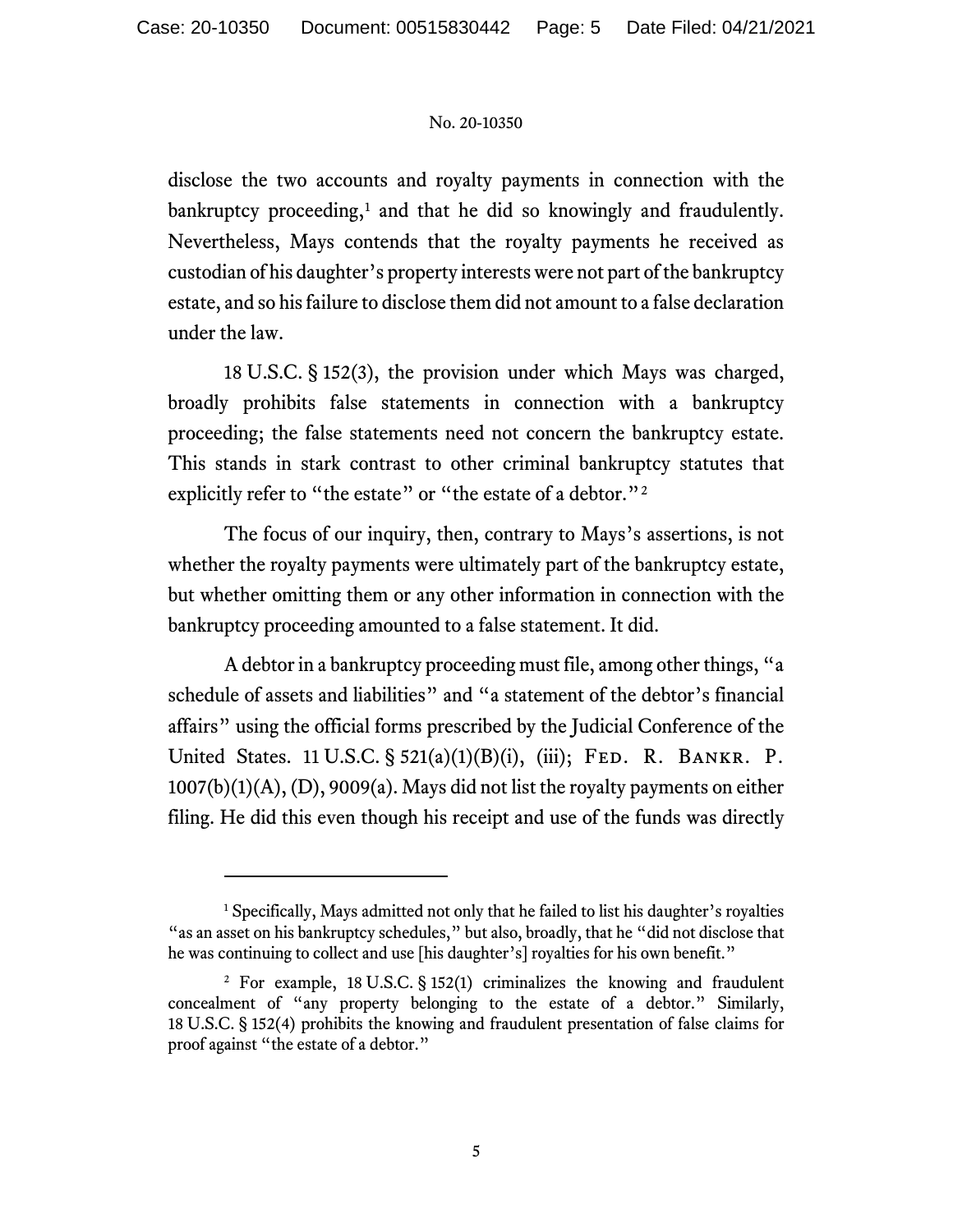pertinent to answering certain questions posed by Official Form 7, the statement of financial affairs form, which he signed under penalty of perjury. *See* Bankr. Petition at 34, *In re Mays*, No. 14-44898 (Bankr. N.D. Tex. Dec. 3, 2014).

Specifically, question 2 of Official Form 7 asked for income earned in the previous two years "other than from employment, trade, profession, or operation of the debtor's business." *See* Bankr. Petition at 34, *In re Mays*, No. 14-44898 (Bankr. N.D. Tex. Dec. 3, 2014) (listing as a response to the second question of Official Form 7, the "Statement of Financial Affairs," a \$24,000.00 gift from his father and \$500.00 in mineral income); *see also In re Crumley*, 428 B.R. 349, 360 (Bankr. N.D. Tex. 2010) (describing this same form and question). As the bankruptcy court in *In re Crumley* recognized, withdrawals from accounts for which the debtor is the custodian under TUTMA "fall within the expansive definition of income required by Question 2." 428 B.R. at 362.

Like Mays was for his daughter, in *Crumley*, the debtor was the custodian under TUTMA of two bank accounts for his minor children. *Id*. The debtor in *Crumley* used \$38,500.00 from the accounts for living expenses and construction costs for a home he was building. *Id*. at 361-62. The bankruptcy court reasoned that to the extent the withdrawals were used for the benefit of the debtor's children, as authorized by TUTMA, the withdrawals were analogous to child support, which must be reported as income under Question 2. *Id*. at 362. And to the extent the withdrawals were not used for the benefit of the children, they were analogous to gifts, which also must be reported as income. *Id*. at 360-62. Hence, under Question 2, Mays was obligated to disclose his use of funds from his daughter's accounts as income. He failed to do so, and this omission amounts to a false statement under § 152(3). *See, e.g.*, *United States v. Theall*, 525 F. App'x 256, 265 (5th Cir. 2013) ("To obtain a conviction, the Government had to show that the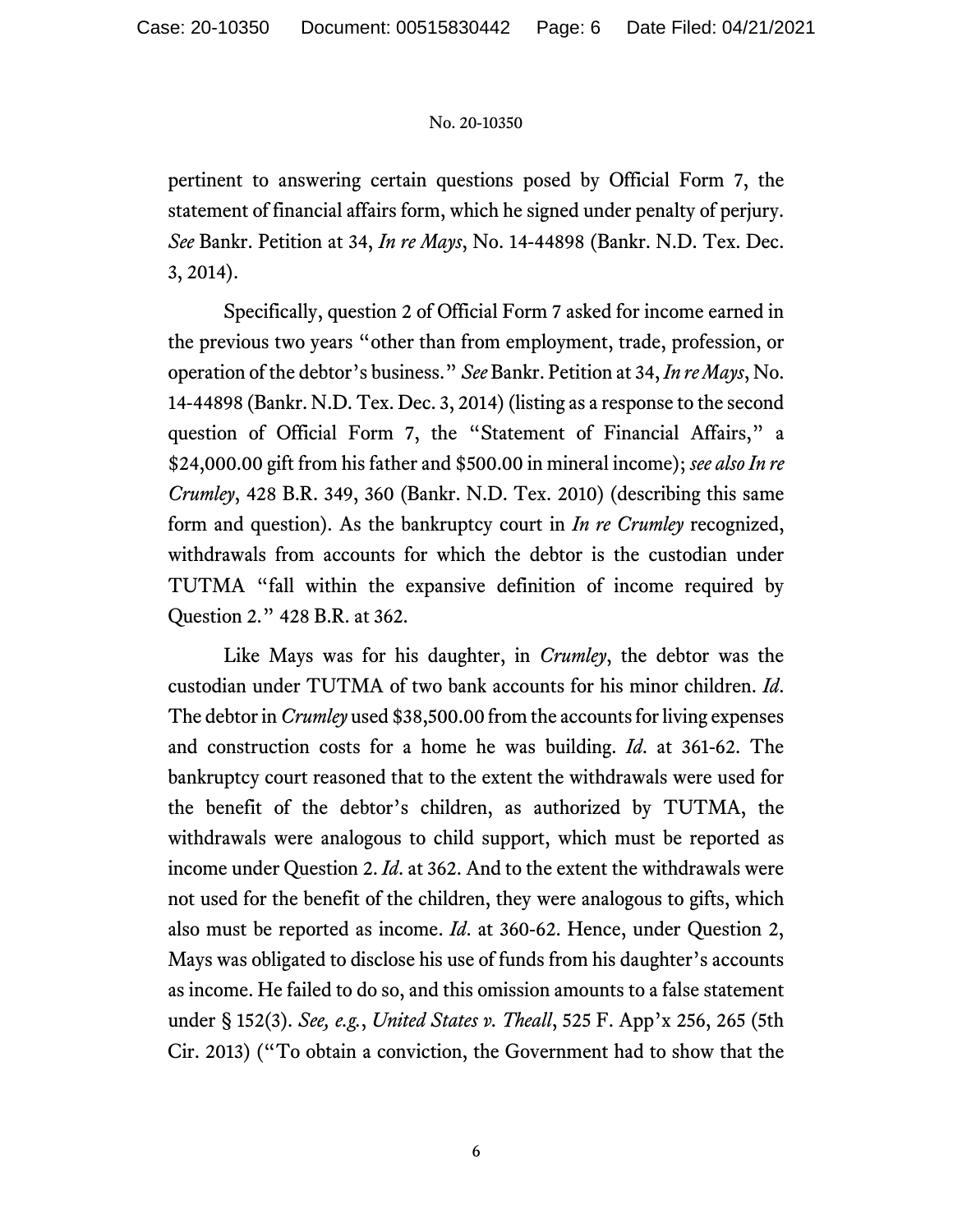[defendants] 'knowingly and fraudulently' failed to disclose that information.") (citing to 18 U.S.C. § 152(3)).

Further, in Mays's amended Official Form 6D, particularly Schedule F inquiring about all creditors holding unsecured nonpriority claims, Mays stated that he was "custodian for [his] daughter's mineral trust" and that he "took [a] loan from [her] trust to pay for legal and household expenses." He stated that the loan totaled \$55,000.00. Mays declared, under penalty of perjury, that the information contained in this form was true and correct. But as part of the factual resume supporting his plea, Mays admitted to having used his daughter's royalties for personal expenses totaling over \$1.8 million. He admitted that he did not disclose that he controlled and used these funds in his creditor schedules. And his failure to list his daughter as an unsecured creditor as to the two accounts and the royalty payments he took had the effect of concealing from her the full extent of her claim against him. This omission amounts to a false statement under § 152(3). *See Theall*, 525 F. App'x at 265-66.

Because Mays failed to disclose royalty payments in his statement of financial affairs and in his unsecured creditor schedule, a sufficient factual basis existed to establish each element of the relevant offense, and the district court did not err in accepting his guilty plea.

# *B. Validity of Plea Agreement*

Having established that Mays's guilty plea is valid, we turn to his argument that his plea agreement is not because the Government breached it by failing to make sure the proceeds from property it seized were deducted from the restitution amount in the judgment. Pursuant to a warrant, the Government seized an airplane, funds from various bank accounts, and several pieces of jewelry from Mays. Rather than pursue forfeiture of the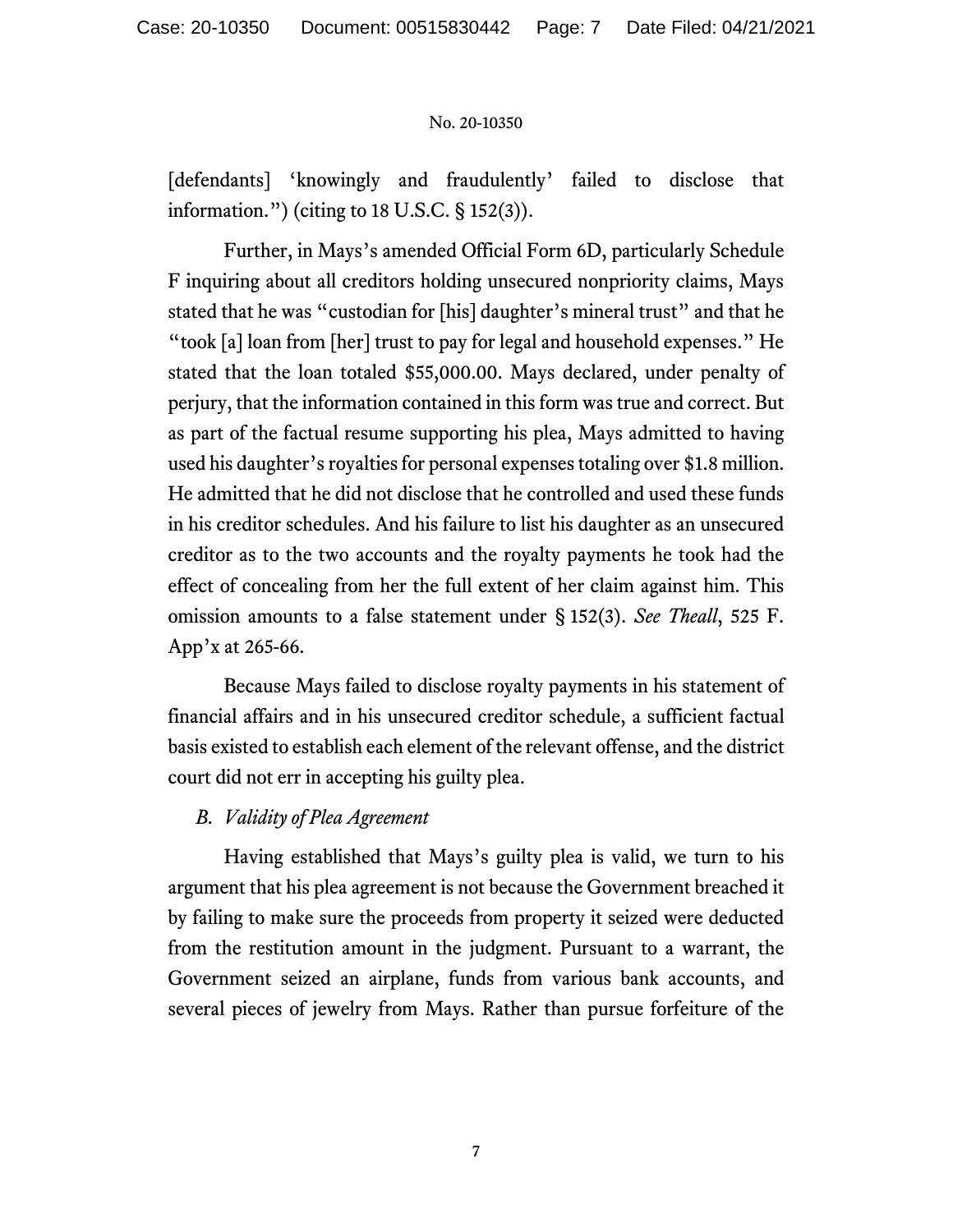property, the Government agreed to apply the proceeds from its sale to Mays's restitution obligations.

But the Marshals Service did not conduct the sale of the property before Mays was sentenced, and at sentencing, the district court ordered Mays to pay \$1,675,669.44 in restitution to his daughter, without making any concessions based on the value of the seized property.

On appeal, Mays contends that the Government was obligated to ensure that the value of the seized property was reflected in the judgment. As with his previous argument, Mays failed to object to the Government's breach before the district court, and so our review is again for plain error. *See United States v. Cluff*, 857 F.3d 292, 297 (5th Cir. 2017).[3](#page-7-0)

Plea agreements are interpreted according to general principles of contract law. *Id*. at 298. In determining whether the Government breached the plea agreement, the inquiry is "whether the government's conduct is consistent with the defendant's reasonable understanding of the agreement." *Id.* (quoting *United States v. Pizzolato*, 655 F.3d 403, 409 (5th Cir. 2011)).

Under the plea agreement's plain terms, the parties merely agreed to apply the proceeds from the seized property to Mays's restitution obligation. The Government did not promise that the property would be sold before sentencing nor did it promise that the judgment would reflect the value of the property. The plea agreement cites *United States v. Messervey*, 182 F. App'x 318, 319 (5th Cir. 2006), and summarizes the opinion's holding as "affirming

<span id="page-7-0"></span><sup>&</sup>lt;sup>3</sup> Although Mays "agree<sup>[d]</sup> not to contest, challenge, or appeal in any way the government's disposal of the seized property," appeal waivers do not bar claims that the Government breached a plea agreement. *United States v. Purser*, 747 F.3d 284, 289 (5th Cir. 2014). Mays's argument is thus properly before us.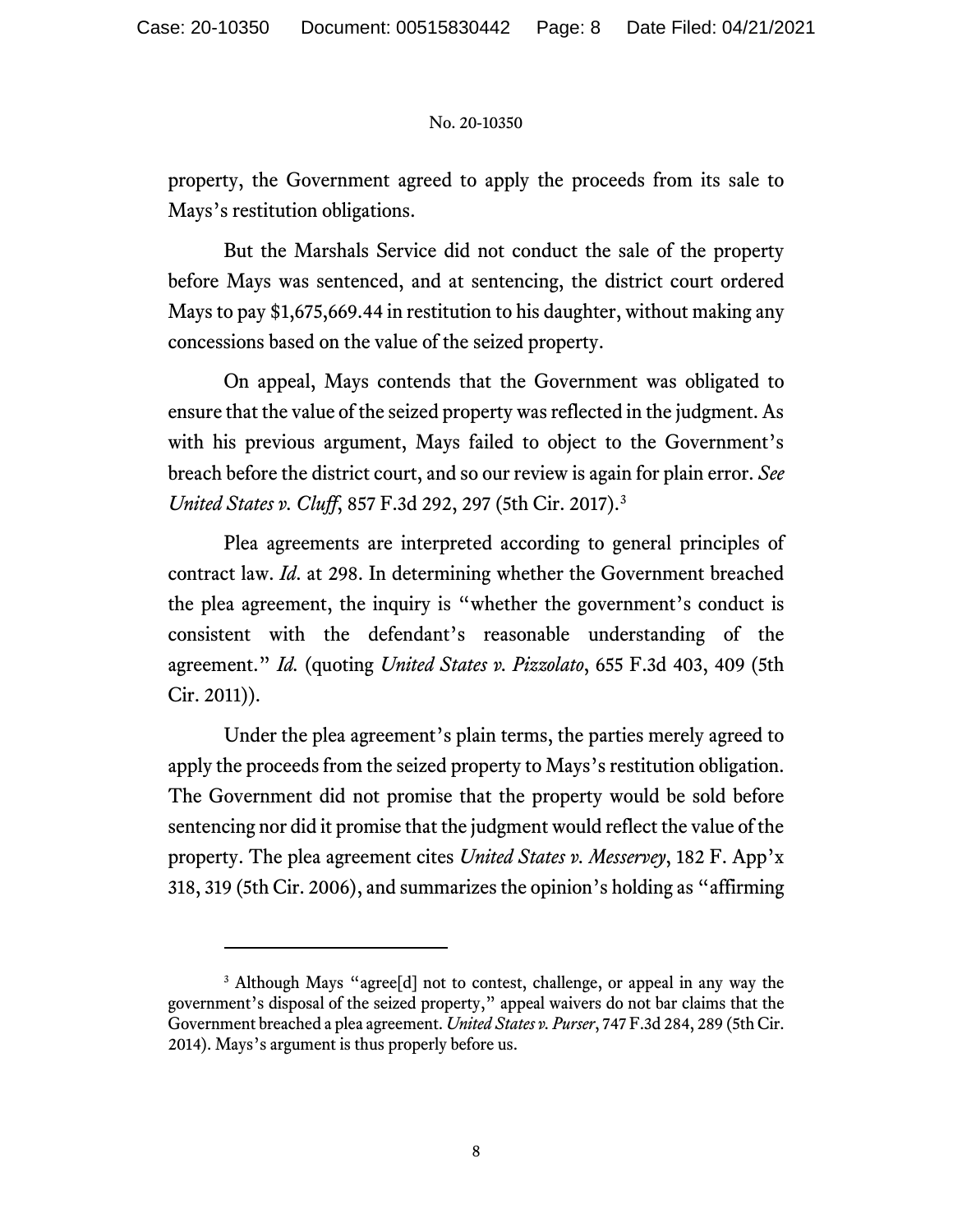order for property seized but not forfeit[ed] to be applied to judgment debt." In *Messervey*, the seized property was not scheduled to be sold until after the appeal became final. *Id.* at 320. On appeal, we rejected the petitioner's argument that the seized property should be returned due to the absence of a written agreement concerning restitution where the parties had agreed in open court to a post-judgment sale of the seized property to satisfy restitution. *Id*.

With the cite to *Messervey*, then, the plea agreement in this case reasonably contemplated that the seized property would be sold after the judgment was entered. Based on this and the plain terms of the plea agreement, "the government's conduct is consistent with the defendant's reasonable understanding of the agreement." *Pizzolato*, 655 F.3d at 409 (quoting *United States v. Elashyi*, 554 F.3d 480, 501 (5th Cir. 2008)). That is to say, Mays could not have reasonably understood the plea agreement as providing that the seized property would be applied to the restitution prejudgment. *Cf. id.* at 409-10 (concluding that the reasonable understanding of a plea agreement was that the Government agreed only to a particular sentencing range and not a particular sentence and that the defendant "could not have reasonably understood the plea agreement as providing otherwise"). We can identify no "error or defect—[nor any] sort of '[d]eviation from a legal rule.'" *Puckett v. United States*, 556 U.S. 129, 135 (2009) (quoting *United States v. Olano*, 507 U.S. 725, 732-33 (1993)). All property that was seized can still be sold and the proceeds of that sale can still be applied in accordance with the plea agreement's terms. Therefore, the Government has not breached the plea agreement, and Mays's challenge to the district court's order of restitution, predicated on this alleged breach, fails.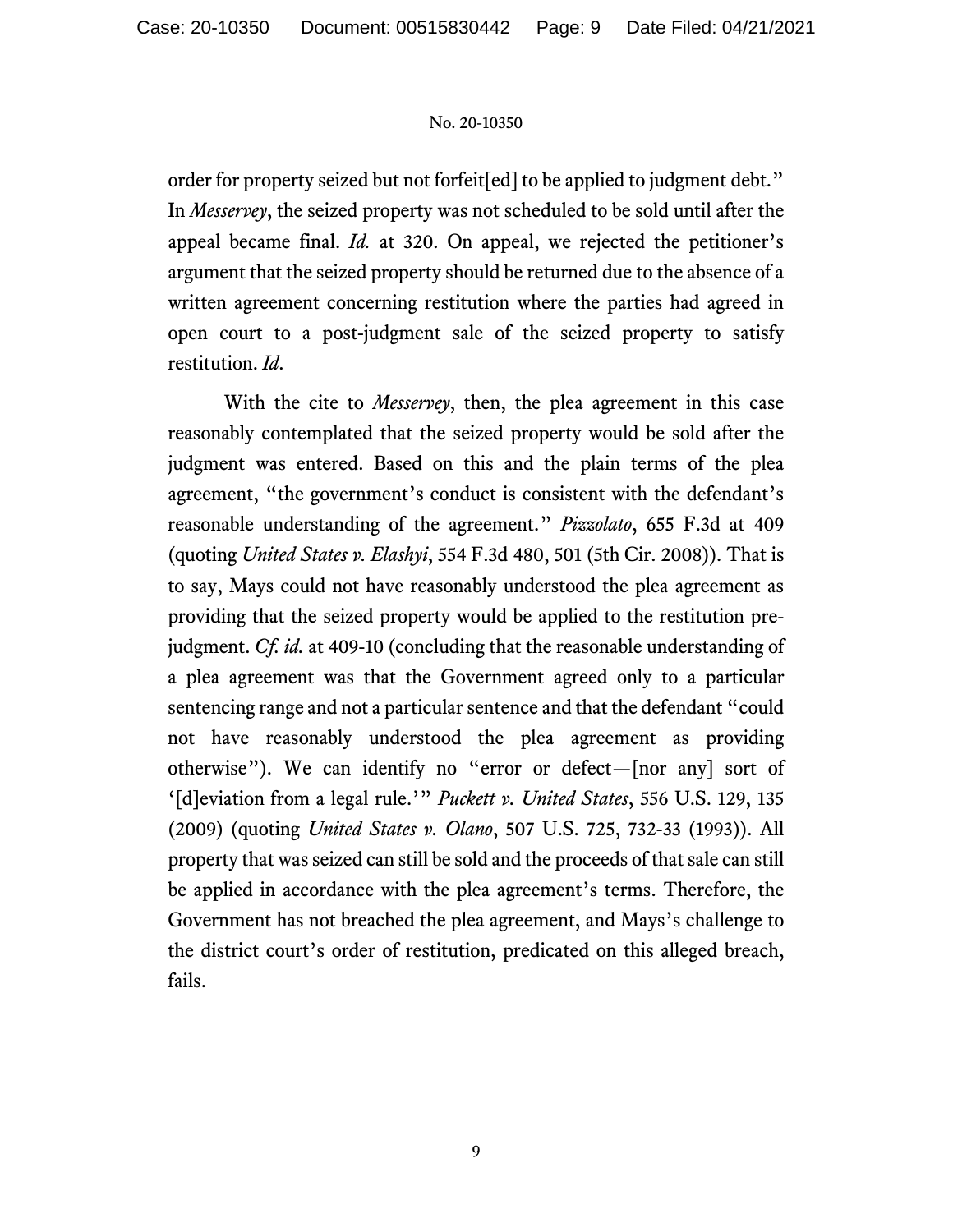### *C. Upward Variance*

At last, we turn to Mays's challenge of his sixty-month sentence as substantively unreasonable. Mays preserved this claim by arguing for a shorter sentence below, so review is for abuse of discretion.[4](#page-9-0) *Holguin-Hernandez v. United States*, 140 S. Ct. 762, 766 (2020); *see also Gall v. United States*, 552 U.S. 38, 56 (2007).

We must first ensure that the district court's actions below did not amount to a "significant procedural error, such as failing to calculate (or improperly calculating) the Guidelines range, treating the Guidelines as mandatory, failing to consider the  $\S$  3553(a) factors, selecting a sentence based on clearly erroneous facts, or failing to adequately explain the chosen sentence—including an explanation for any deviation from the Guidelines range." *Gall*, 552 U.S. at 51.

If we conclude that the district court's determinations below were procedurally sound, we then consider the substantive reasonableness of the sentence imposed. In imposing a sentence, a district court must consider the factors listed in 18 U.S.C. § 3553(a). "A sentence is unreasonable when it (1) does not account for a factor that should have received significant weight, (2) gives significant weight to an irrelevant or improper factor, or (3) represents a clear error of judgment in balancing the sentencing factors." *United States v. Gutierrez*, 635 F.3d 148, 154 (5th Cir. 2011). Whether a sentence is reasonable depends on "the totality of the circumstances, including the extent of any variance from the Guidelines range." *Gall*, 552 U.S. at 51. "The farther a sentence varies from the applicable Guideline sentence, the more

<span id="page-9-0"></span><sup>4</sup> Because we conclude that the district court did not abuse its discretion in imposing a sixty-month sentence, we need not decide whether some of Mays's specific arguments might be subject to plain-error review. *See United States v. Holguin-Hernandez*, 955 F.3d 519, 520 n.1 (5th Cir. 2020).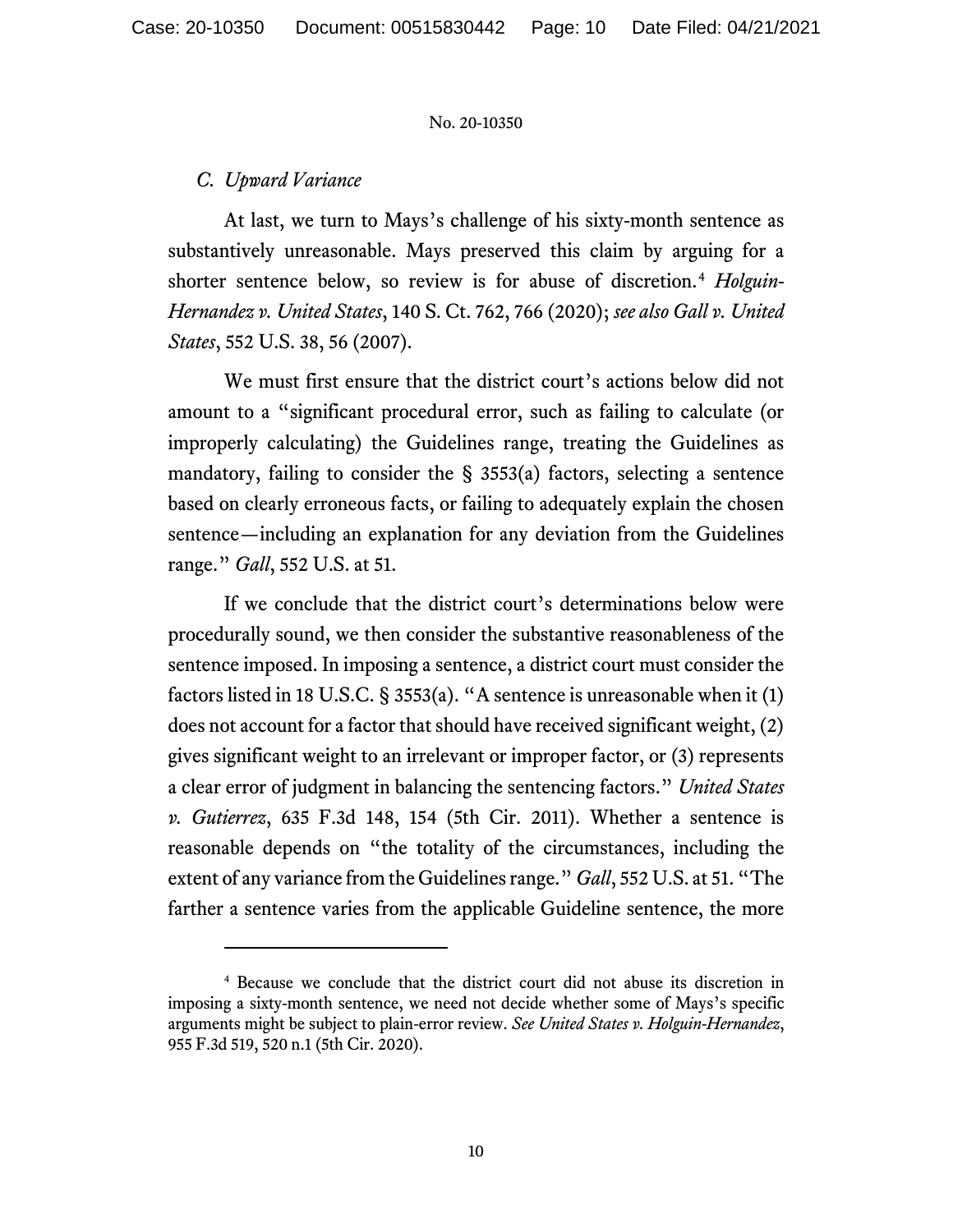compelling the justification based on factors in section 3553(a) must be." *United States v. McElwee*, 646 F.3d 328, 343 (5th Cir. 2011) (quoting *United States v. Smith*, 440 F.3d 704, 707 (5th Cir. 2006)). But, nevertheless, the district court's sentence, including its decision to vary, is owed significant deference. *Id.*; *Gutierrez*, 635 F.3d at 154.

To begin, it is clear that the district court's determinations below were procedurally sound. Mays argues, however, that his sentence was substantively unreasonable because the district court improperly considered uncharged conduct in varying upward "to provide just punishment for the offense" under § 3553(a). Specifically, Mays contends that his misappropriation of royalty payments from his daughter was not part of the false bankruptcy declaration "offense" as that term is used in § 3553(a) and therefore should not have factored into his sentence.

Even accepting Mays's characterization of the misappropriation of his child's funds as "uncharged conduct" as accurate—and we do not suggest that it is—the district court may consider uncharged conduct at sentencing, so long as there is a sufficient connection between said conduct and the charged offense. *See United States v. Newsom*, 508 F.3d 731, 735 (5th Cir. 2007) (discussing that the Guidelines allow a court to consider uncharged conduct that is at least "remote[ly] connect[ed]" with the offense of conviction for an "upward departure"); *see also* U.S. Sent'g Guidelines Manual § 1B1.1 cmt. n.1(I) (U.S. Sent'g Comm'n 2018) (defining "offense" as "the offense of conviction *and all relevant conduct* under § 1B1.3 (Relevant Conduct) unless a different meaning is specified or is otherwise clear from the context") (emphasis added). The papers accompanying the charging instrument in this case indicate that the charges were filed because Mays did not disclose the two accounts and royalty payments on his bankruptcy schedules and "did not disclose that he was continuing to collect and use [his daughter's] royalties for his own benefit." The connection between Mays's